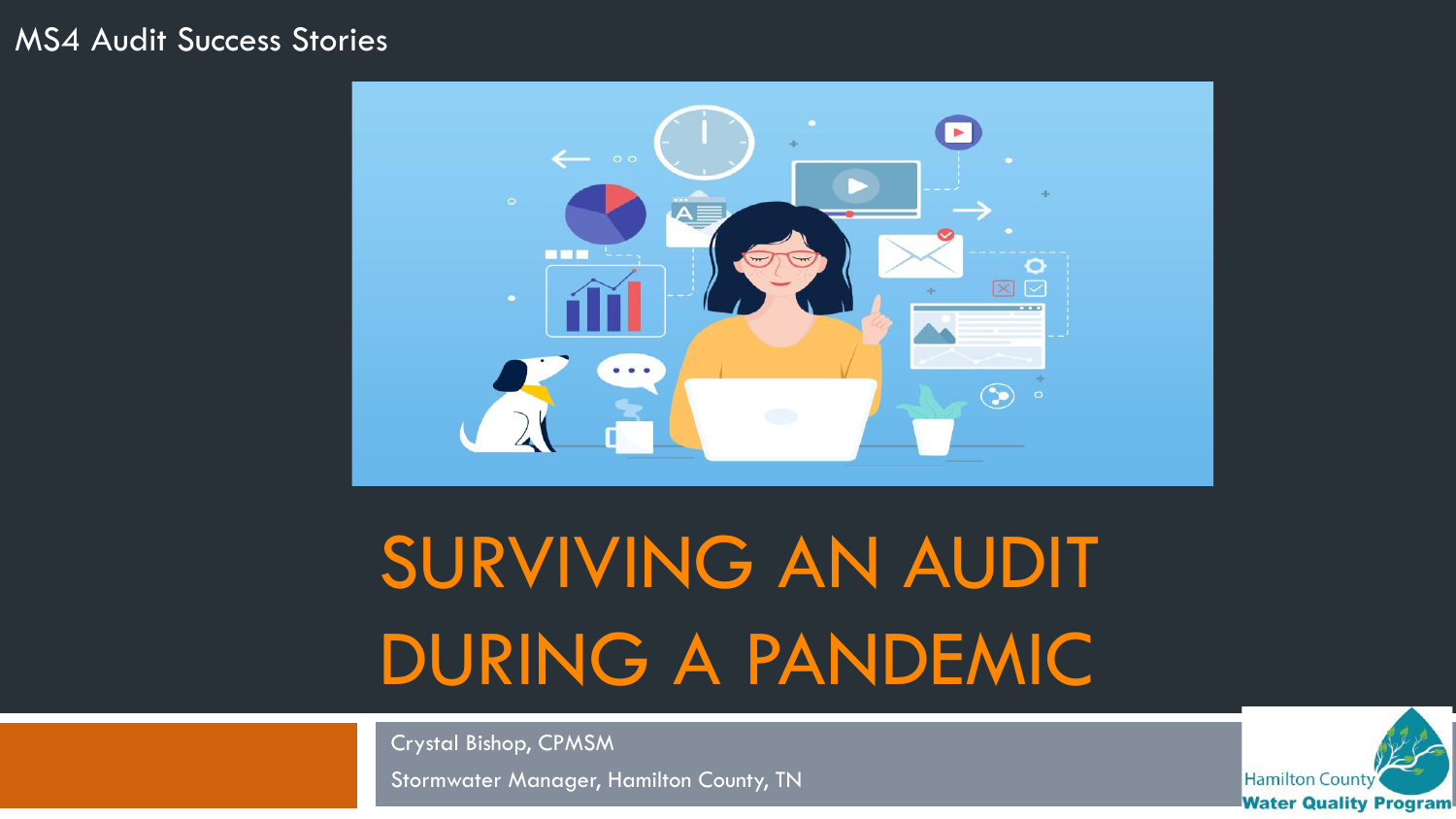#### Hamilton County Water Quality Program Jurisdiction

9 Co-Permittees in the Hamilton Co. Program  $s$ see $s$  Kentuci Kingsport <sup>o</sup> Brist □ Collegedale Dyersburg mpalachiai Nashville nak Krioxvi Murfreesboro í eu Columbia Shelbyville □ East Ridge **Jackson** Capita Chattanooga Memphis City Mountaine **Alabama**  Lakesite Mississippi State boundary CEnchantedLearning.com 100 mile Natl Park □ Lookout Mountain □ Red Bank □ Ridgeside □ Soddy Daisy Walden Urbanized Unincorporated Hamilton County **Hamilton County** 

**Water Quality Program**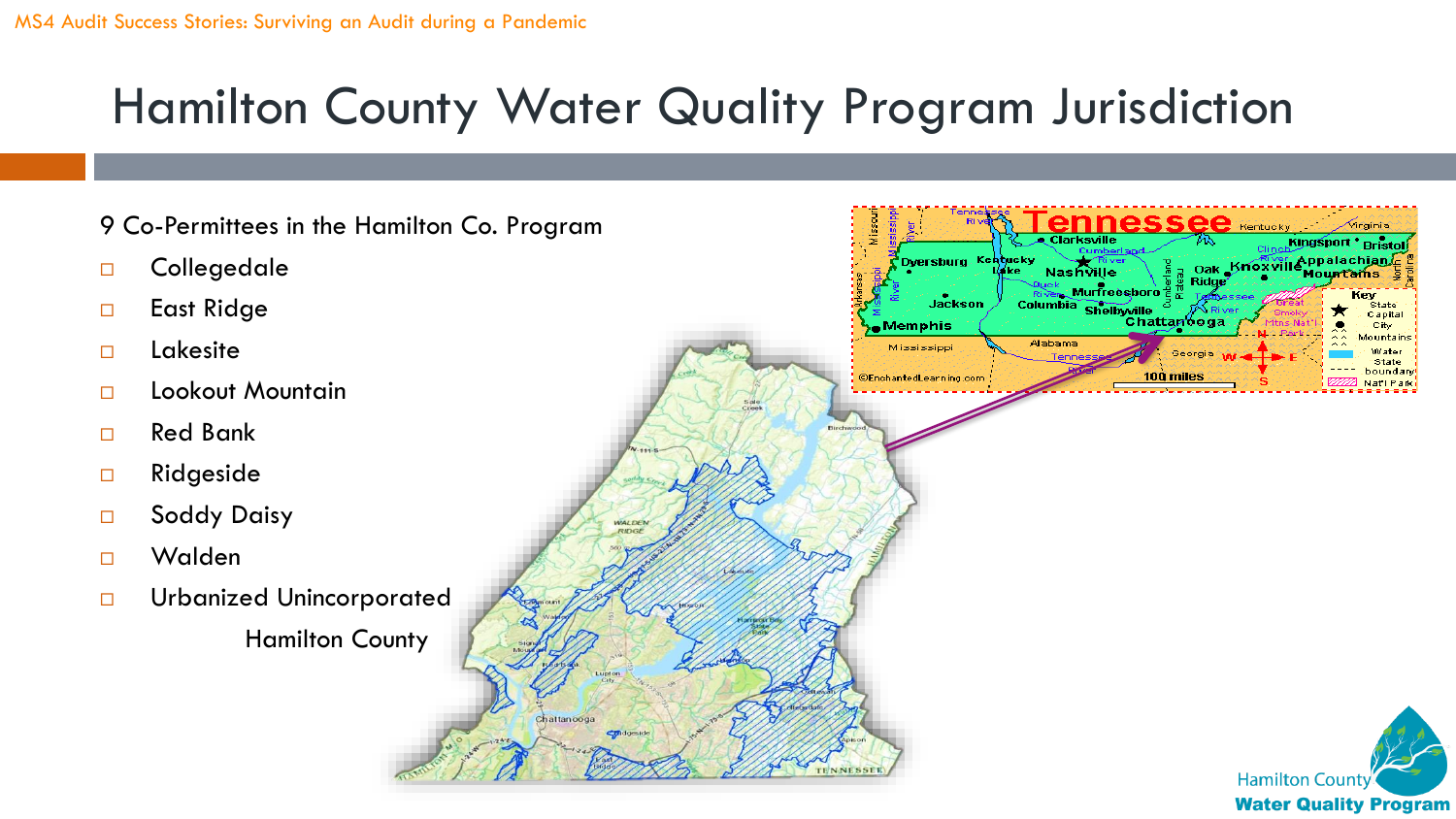#### □ Hamilton County MS4 Program Audit

September 2020



- Virtual Full Day
	- Ordinance Review
	- Document Review
	- ◼ SOPs Review
- $\blacksquare$  Field Inspection Full Day
	- Municipal Facility Inspection
	- Construction Site Inspection



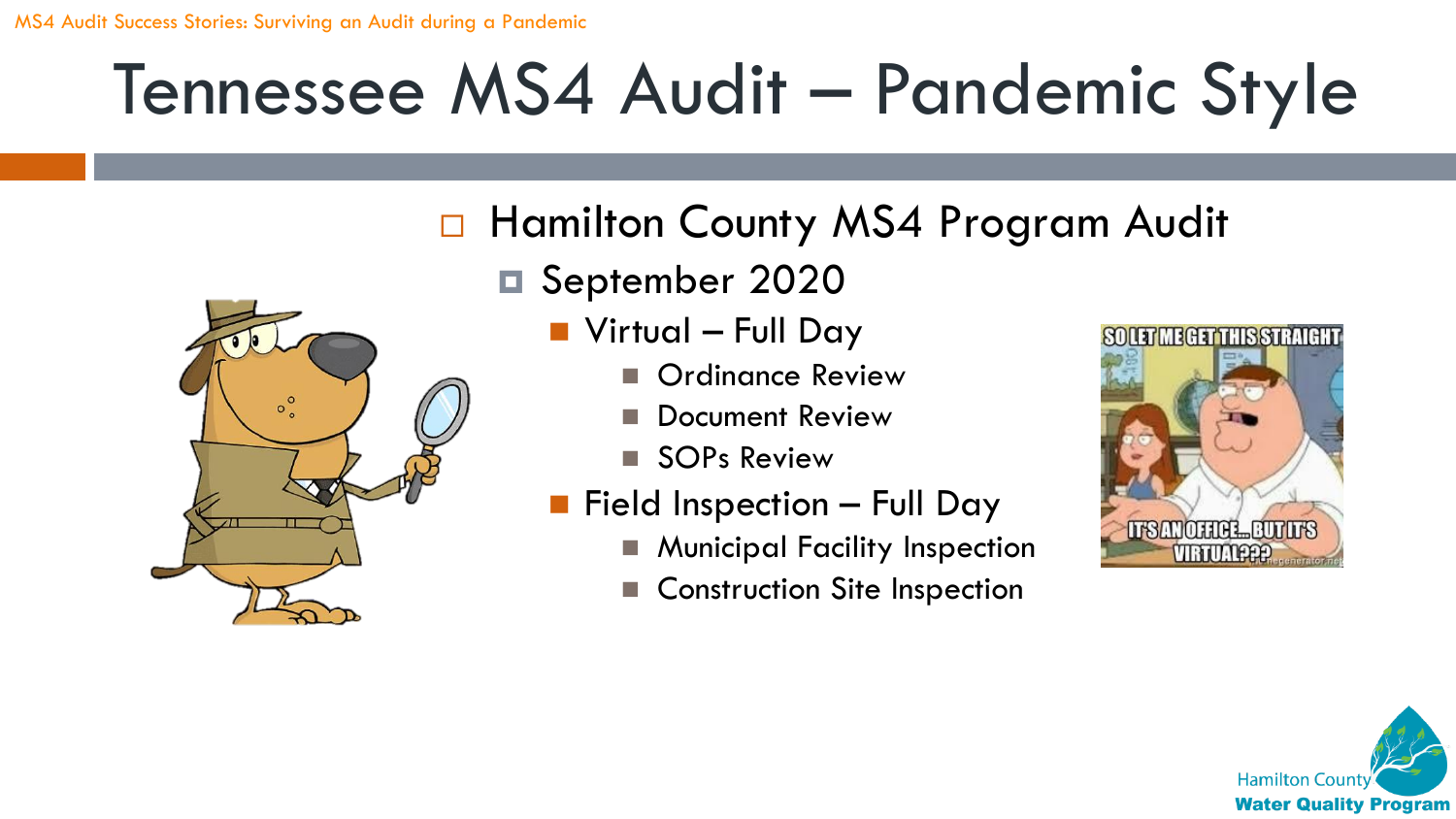

□ Hamilton County MS4 Program Audit, Sept 2020

- Prep Work
	- It's Complicated!
	- Work through Check List
	- Files Requested 1 Week in Advance
	- IT System Check for Virtual Meeting
	- Preparing Field Staff

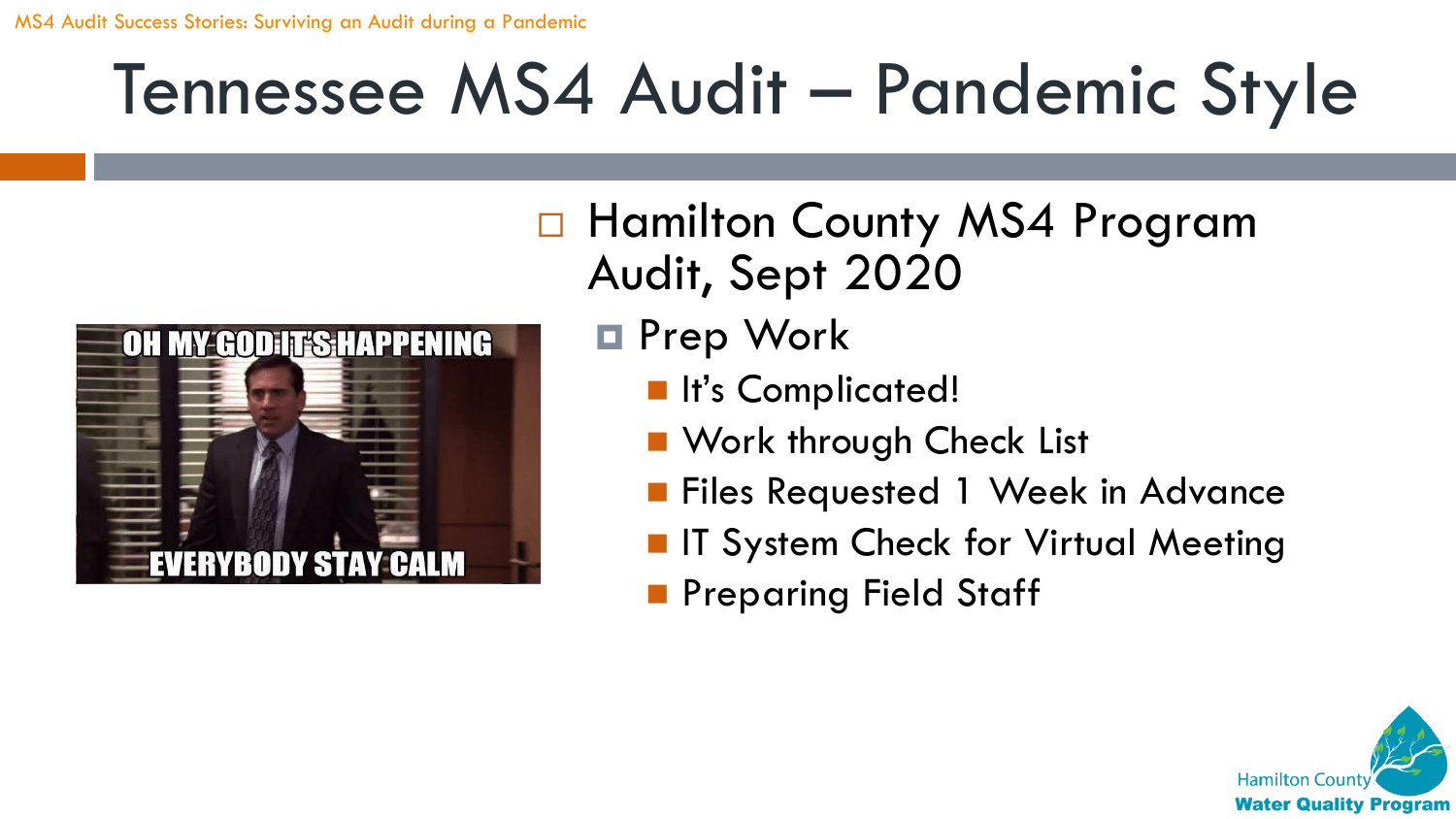- Many Files Requested in Advanced
	- ❑ Shared on FTP Site
	- ❑ Backup on USB Drive
	- ❑ Signed Ordinances from Nine (9) Jurisdictions most difficult
- 1. Ordinance(s) or other regulatory mechanisms (IDDE, Construction, Post-Construction, Buffers) (Signed and dated if available)
- $2.$ Enforcement Response Plan (ERP) (If not part of the Ordinance)
- Public Information and Education (PIE) Plan  $3.$
- **Monitoring Plan** 4.

The following documents should be available during the audit, but would be helpful if they can be submitted in advance also:

- Public education/outreach records 1.
- $2.$ Public participation/involvement records
- $3.$ IDDE SOP (if available), including IDDE Plans and Procedures
- Storm Sewer System Map 4.
- IDDE reports, responses and resolutions -5.
- 6. Complaints inventory, tracking, and investigation records
- 7. CGP (and other) plans review and approval procedures (including any checklists)
- CGP Inspection SOP (procedures and checklists) 8.
- Stormwater Control Measures (SCM) plans review and procedures (including any checklists) 9.
- $10.$ SCM inspection SOP - maintenance procedures, reports, documentation
- 11. Municipal Facility operation and maintenance plans and procedures
- Applicable employee training documentation  $12.$
- 13. BMPs for special conditions waters
- 14. Monitoring program description
- 15. Determination of activity/control measure effectiveness Annual Report preparation

**Conservation** Robert Karesh - Statewide Stormwater Program William R. Snodgrass TN Tower, 11th Floor 312 Rosa L. Parks Ave Nashville, TN 37243 615-235-5402

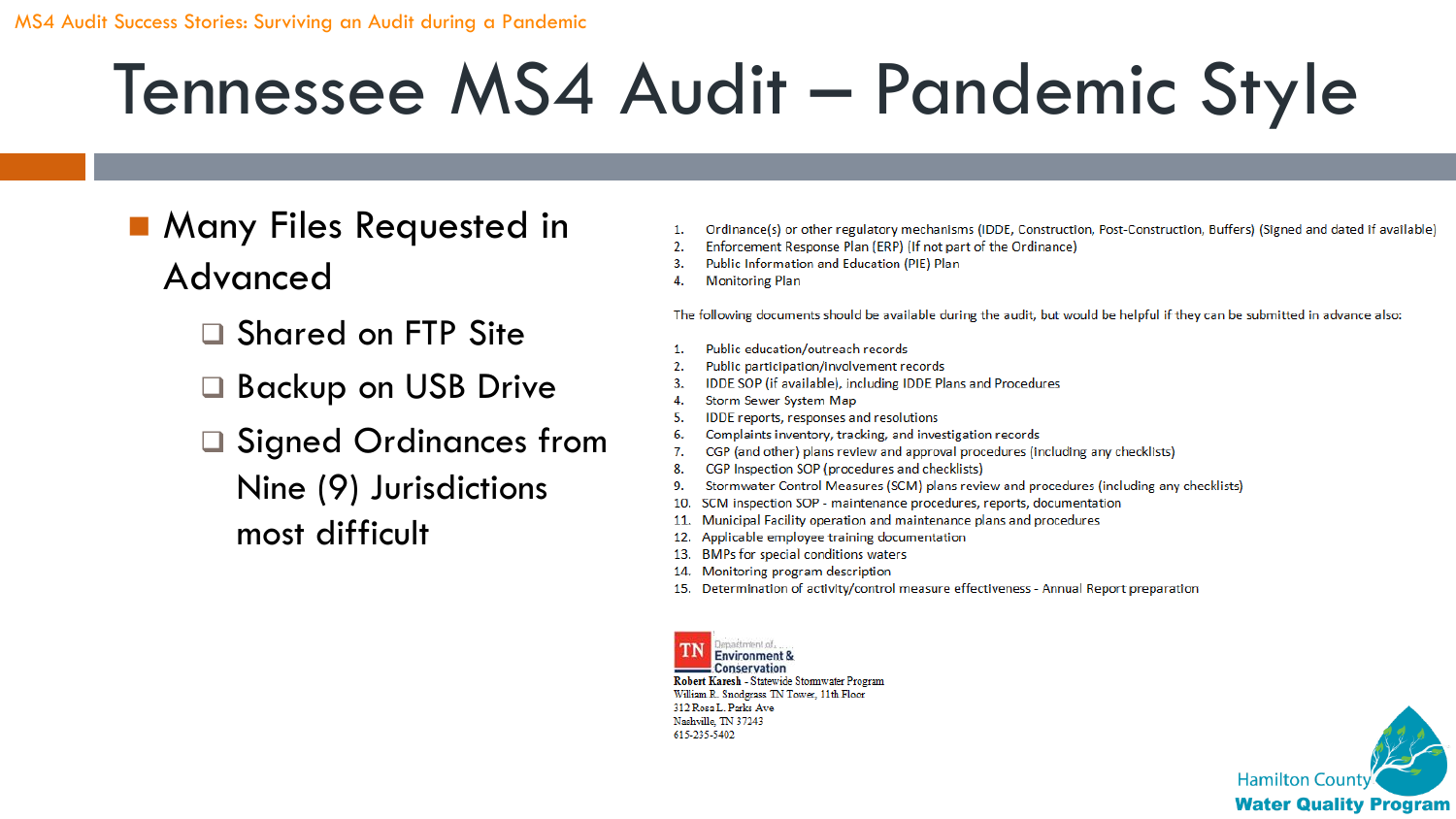#### **D** Virtual Review

- Screen Shares of Examples
- Show and Tale
- Q&A from Checklist

| <b>ER INPUT FORM</b>                                                                                                                                                                                                 | $\Box$ | 同 | 53 |
|----------------------------------------------------------------------------------------------------------------------------------------------------------------------------------------------------------------------|--------|---|----|
| $\cdot$<br>SR#<br>Rec'd By<br>Time<br>Date<br>Last Name<br><b>First Name</b><br>665<br>1/22/2019 12:30 PM TARA<br>Heather<br>Stover                                                                                  |        |   |    |
| Address<br>City<br>Street Number<br>Home Phone<br>Work Phone<br>3985<br>770-6055<br>Sycamore Cove Lane<br>Apison                                                                                                     |        |   |    |
| Documentation<br>Problem Street Number<br>Problem Street Name                                                                                                                                                        |        |   |    |
| $\Box$ REPORT<br><b>INQUIRY</b><br><b>RELATED INPUT #</b><br>$\sqcap$ COMPLAINT  <br>Information Provided                                                                                                            |        |   |    |
| Heather called about erosion from construction behind her home. She is in Bentwood cove and<br>Johnson Branch is in her back yard. She stated the construction is causing the creek and her yard to<br>erode. Thanks |        |   |    |
| Referred To:<br><b>ENGR Roads</b><br><b>WWTA</b><br>SW Dept<br>Highway Dept<br>Illicit Discharge                                                                                                                     |        |   |    |
| Detailed Location of Problem.                                                                                                                                                                                        |        |   |    |





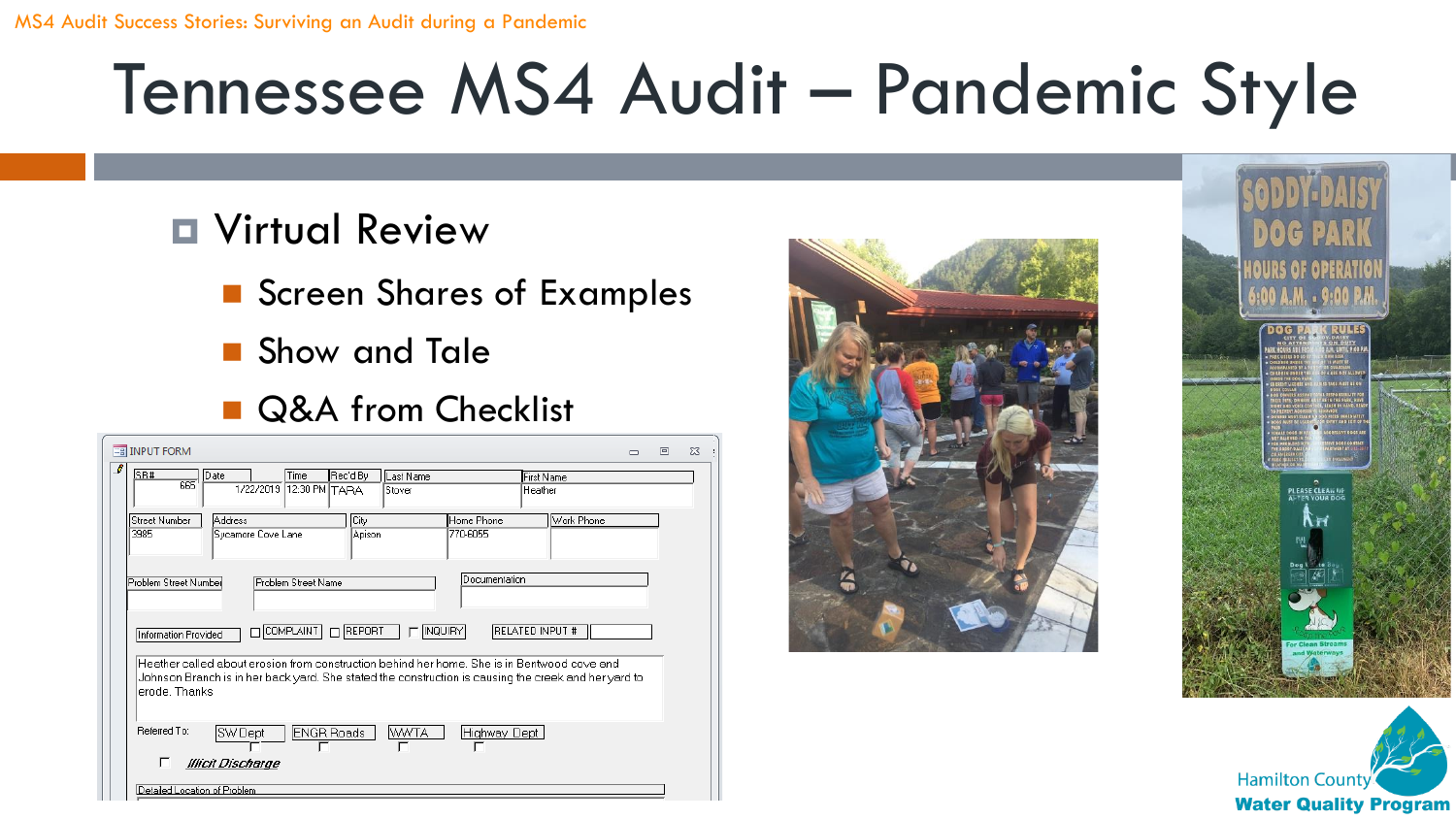- □ Hamilton County MS4 Program Audit, Sept 2020
	- **□** Field Inspection with Staff
		- Facility Site Selection & Prep
			- Larger Facility
			- **Inspection Practice**
			- SP3 Plan in Place?
		- Facility Site Audit
			- IS SP3 Plan Followed?
			- We use Survey 123





 $|||$ 

2:39 日国以国的

survey123.arcgis.com/share

No

◎ "三 34%章

 $<sup>35</sup>$ </sup>

 $N/A$ 

 $\bigcirc$ 

 $\bigcirc$ 

∩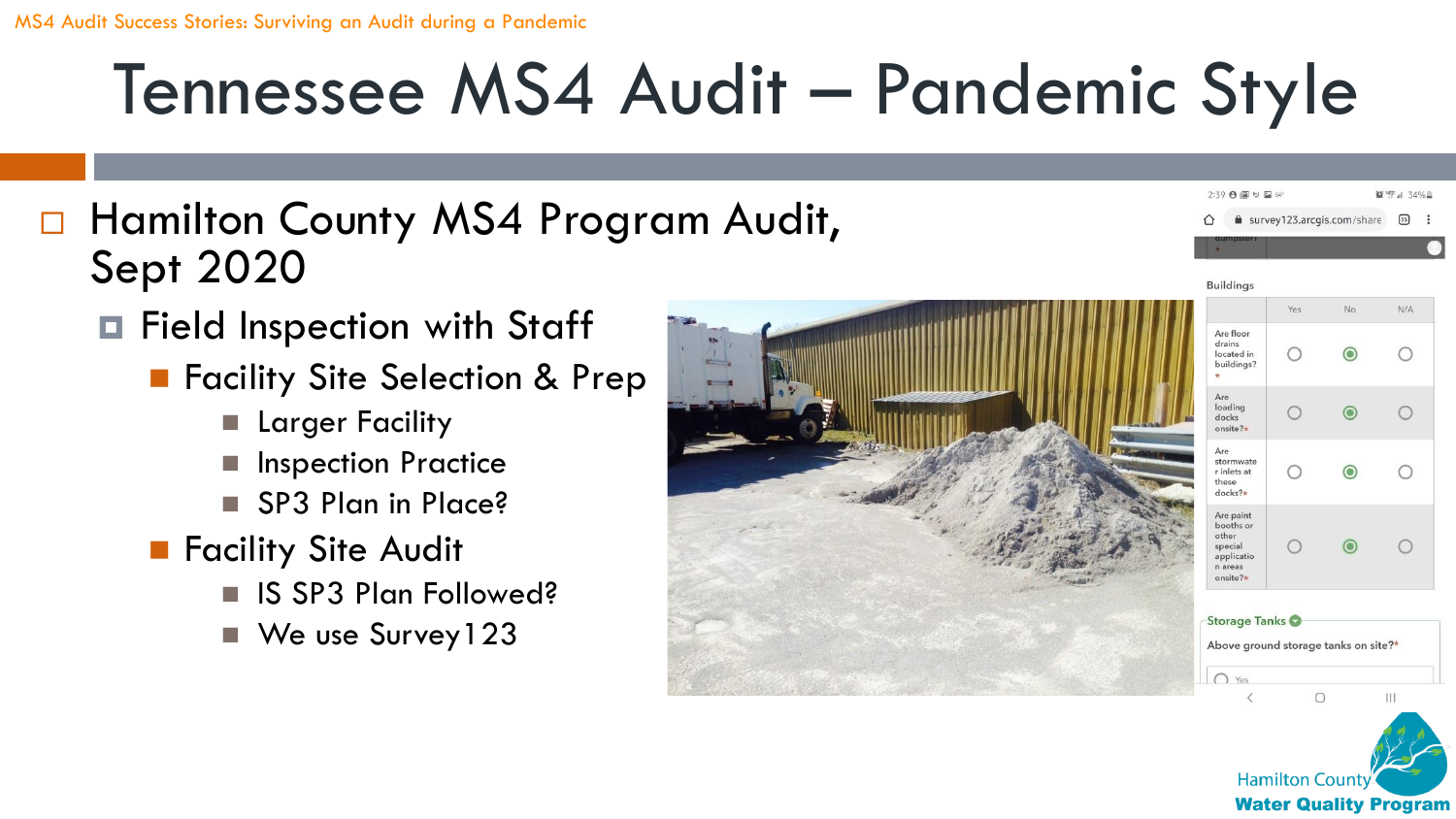#### □ Hamilton County MS4 Program Audit, Sept 2020

- Field Inspection with Staff
	- Construction Site Selection
		- Sediment Basin
		- Stream Buffer
		- Located within Exceptional or
			- Unavailable Waters
	- Make Sure Files are Up-to-Date

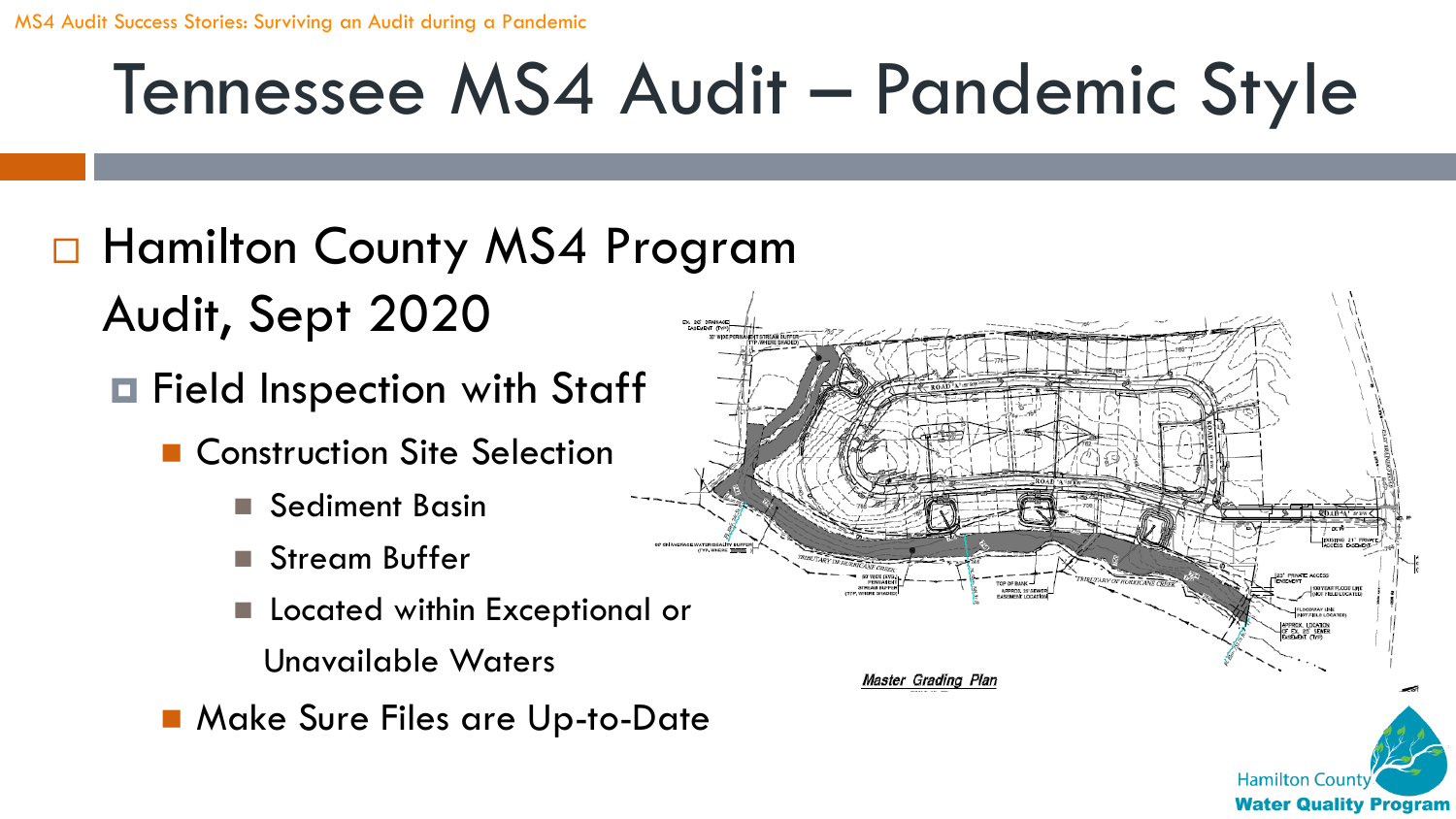#### □ Hamilton County MS4 Program Audit, Sept 2020

- Field Inspection with Staff
	- Construction Site Audit
		- Review Process
		- Inspection
		- Follow-Up Action Correspondence

| Inspectors names:                                  | Site:      | Site:      |
|----------------------------------------------------|------------|------------|
| Level 1 numbers:                                   | <b>TNR</b> | <b>TNR</b> |
| Inspector reviews approved plans required on site? |            |            |
| Inspector walks the entire site?                   |            |            |
| Inspector inspects all points of discharge?        |            |            |
| Inspector evaluates EPSCs and buffers?             |            |            |
| Waste management practices evaluated?              |            |            |
| Non-stormwater discharges identified?              |            |            |
| Violations identified correctly?                   |            |            |
| Are inspection findings documented?                |            |            |
| Inspection findings presented to site contact?     |            |            |
| How are compliance issues addressed?               |            |            |
| Is a compliance deadline given?                    |            |            |
| Any education shared with the site contact?        |            |            |

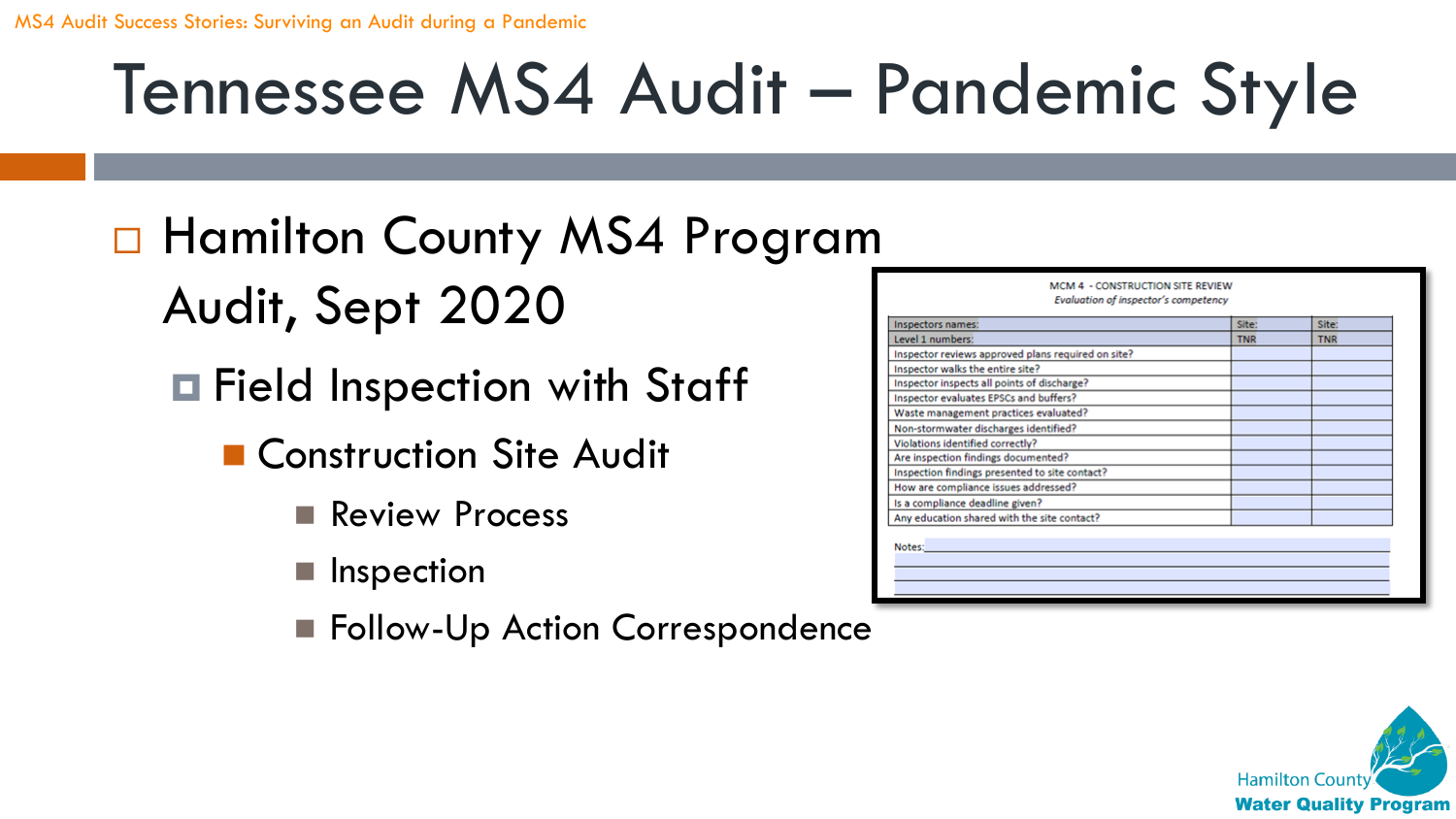#### Tennessee MS4 Audit

#### Lessons Learned

- Be SMART with the NOI
	- Know your Milestones
- Use the Checklist (or ask for one)
- Prepare Materials Ahead of Time
- Do a Run-through with Staff
- Perform Annual Self-CEIs
- Build a Good Relationship with State Regulators
- **Audits don't stop for a Pandemic**
- Breathe! (with a mask on and 6ft away)